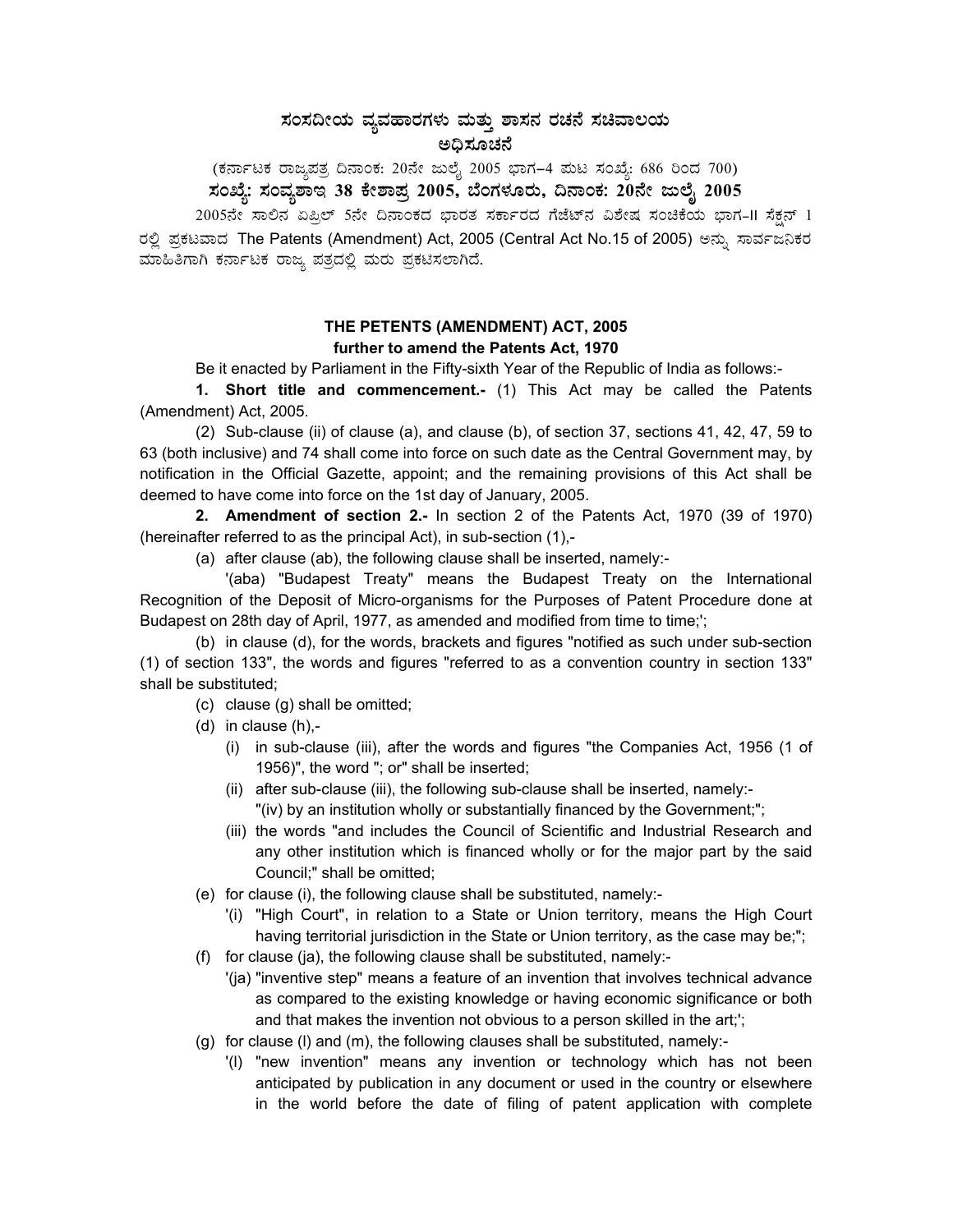specification, i.e., the subject matter has not fallen in public domain or that it does not form part of the state of the art;

- (la) "Opposition Board" means an Opposition Board constituted under sub-section (3) of section 25;
- (m) "patent" means a patent for any invention granted under this Act;';
- (h) after clause (t), the following clause shall be inserted, namely:-
	- '(ta) "pharmaceutical substance" means any new entity involving one or more inventive steps;';

**3. Amendment of section 3.-** In section 3 of the principal Act, for clause (d), the following shall be substituted, namely:-

"(d) the mere discovery of a new form of a known substance which does not result in the enhancement of the known efficacy of that substance or the mere discovery of any new property or new use for a known substance or of the mere use of a known process, machine or apparatus unless such known process results in a new product or employs at least one new reactant.

**Explanation.-** For the purposes of this clause, salts, esters, ethers, polymorphs, metabolites, pure form, particle size, isomers, mixtures of isomers, complexes, combinations and other derivatives of known substance shall be considered to be the same substance, unless they differ significantly in properties with regard to efficacy;".

- **4. Omission of section 5.-** Section 5 of the principal Act shall be omitted.
- **5. Amendment of section 7.-** In section 7 of the principal Act,-
- (a) after sub-section (1A), the following sub-section shall be inserted, namely:-
	- "(1B) The filing date of an application referred to in sub-section (1A) and its complete specification processed by the patent office as designated office or elected office shall be the international filing date accorded under the Patent Cooperation Treaty.";
- (b) in sub-section (3), for the word "owner", the word "person" shall be substituted;
- (c) for sub-section (4), the following sub-section shall be substituted, namely:-

"(4) Every such application (not being a convention application or an application filed under the Patent Cooperation Treaty designating India) shall be accompanied by a provisional or a complete specification.".

- **6. Amendment of section 8.-** In section 8 of the principal Act,-
- $(a)$  in sub-section  $(1)$ .
	- (i) for the words "within such period as the Controller may, for good and sufficient reasons, allow", the words "within the prescribed period as the Controller may allow" shall be substituted;
	- (ii) in clause (b), for the words "up to the date of the acceptance of his complete specification filed in India", the words "up to the date of grant of patent in India" shall be substituted;
- (b) for sub-section (2), the following sub-section shall be substituted, namely:-
	- "(2) At any time after an application for patent is filed in India and till the grant of a patent or refusal to grant of a patent made thereon, the Controller may also require the applicant to furnish details, as may be prescribed, relating to the processing of the application in a country outside India, and in that event the applicant shall furnish to the Controller information available to him within such period as may be prescribed.".
- **7. Amendment of section 9.-** In section 9 of the principal Act,-
- (a) for sub-section (1), the following sub-section shall be substituted, namely:-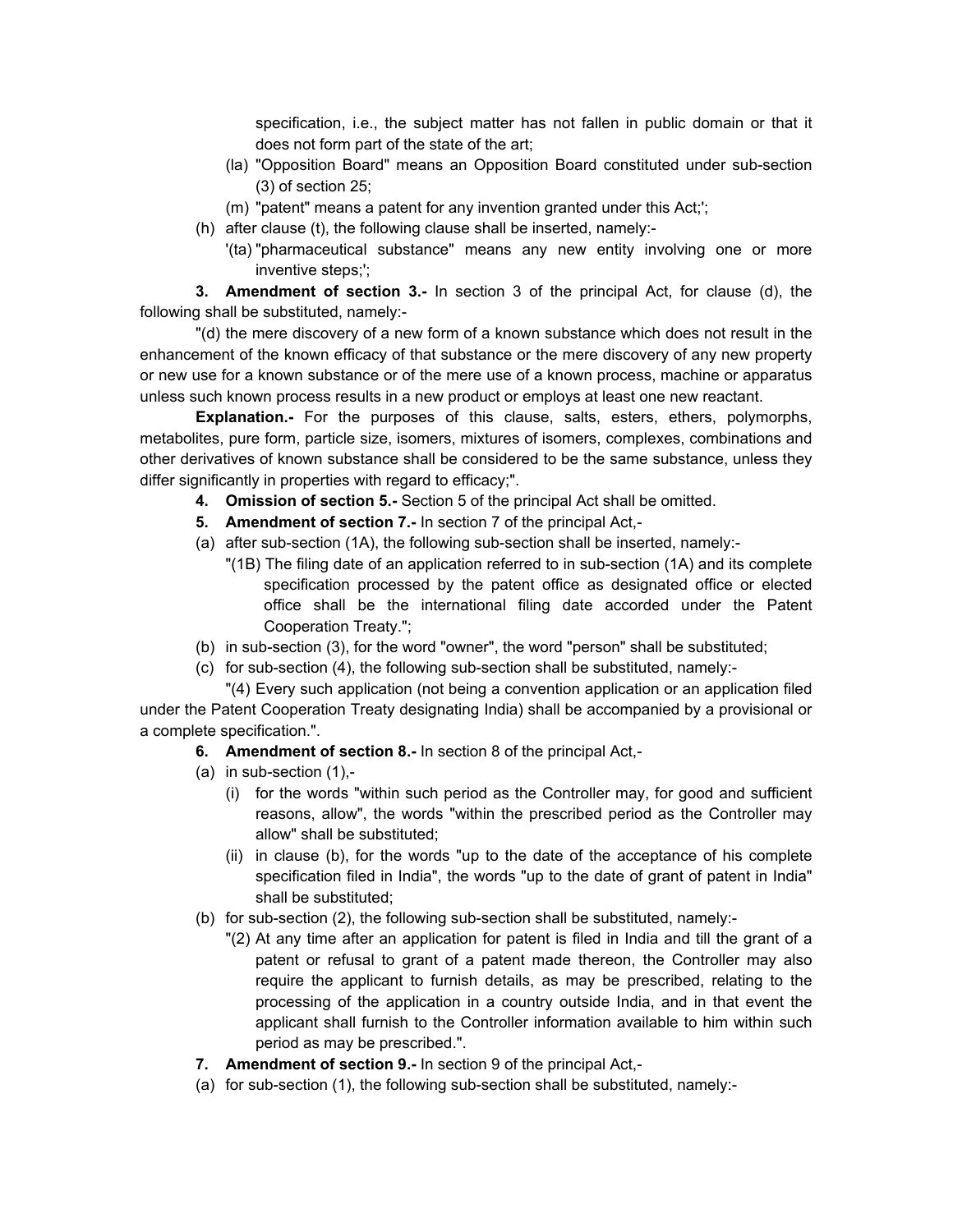"(1) Where an application for a patent (not being a convention application or an application filed under the Patent Cooperation Treaty designating India) is accompanied by a provisional specification, a complete specification shall be filed within twelve months from the date of filing of the application, and if the complete specification is not so filed, the application shall be deemed to be abandoned.";

(b) in sub-section (2), the following proviso shall be inserted at the end, namely:-

"Provided that the period of time specified under sub-section (1) shall be reckoned from the date of filing of the earliest provisional specification.";

- (c) for sub-section (3), the following sub-section shall be substituted, namely:-
	- "(3) Where an application for a patent (not being a convention application or an application filed under the Patent Cooperation Treaty designating India) is accompanied by a specification purporting to be a complete specification, the Controller may, if the applicant so requests at any time within twelve months from the date of filing of the application, direct that such specification shall be treated, for the purposes of this Act, as a provisional specification and proceed with the application accordingly.";

(d) in sub-section (4), for the words "the acceptance of the complete specification", the words "grant of patent" shall be substituted.

**8. Amendment of section 10.-** In section 10 of the principal Act,-

(a) in sub-section (3), for the words "before the acceptance of the application", the words "before the application is found in order for grant of a patent" shall be substituted;

- (b) in sub-section (4), in the proviso,-
	- (i) in clause (ii), for the words "the material to an authorised depository institution as may be notified by the Central Government in the Official Gazette", the words "the material to an international depository authority under the Budapest Treaty" shall be substituted;
	- (ii) for sub-clause (A), the following sub-clause shall be substituted, namely:-
	- "(A) the deposit of the material shall be made not later than the date of filing the patent application in India and a reference thereof shall be made in the specification within the prescribed period;";
- (c) for sub-section (4A), the following sub-section shall be substituted, namely:-
	- "(4A) In case of an international application designating India, the title, description, drawings, abstract and claims filed with the application shall be taken as the complete specification for the purposes of this Act.".
- **9. Amendment of section 11.-** In section 11 of principal Act,-
- (a) after sub-section (3), the following sub-section shall be inserted, namely:-

"(3A) Where a complete specification based on a previously filed application in India has been filed within twelve months from the date of that application and the claim is fairly based on the matter disclosed in the previously filed application, the priority date of that claim shall be the date of the previously filed application in which the matter was first disclosed.";

(b) in sub-section (6), after the brackets and figure "(3),", the brackets, figure and letter "(3A)," shall be inserted.

- **10. Amendment of section 11A.-** In section 11A of the principal Act,-
- (a) for sub-sections (1) to (3), the following sub-sections shall be substituted, namely:-
- "(1) Save as otherwise provided, no application for patent shall ordinarily be open to the public for such period as may be prescribed.
- (2) The applicant may, in the prescribed manner, request the Controller to publish his application at any time before the expiry of the period prescribed under sub-section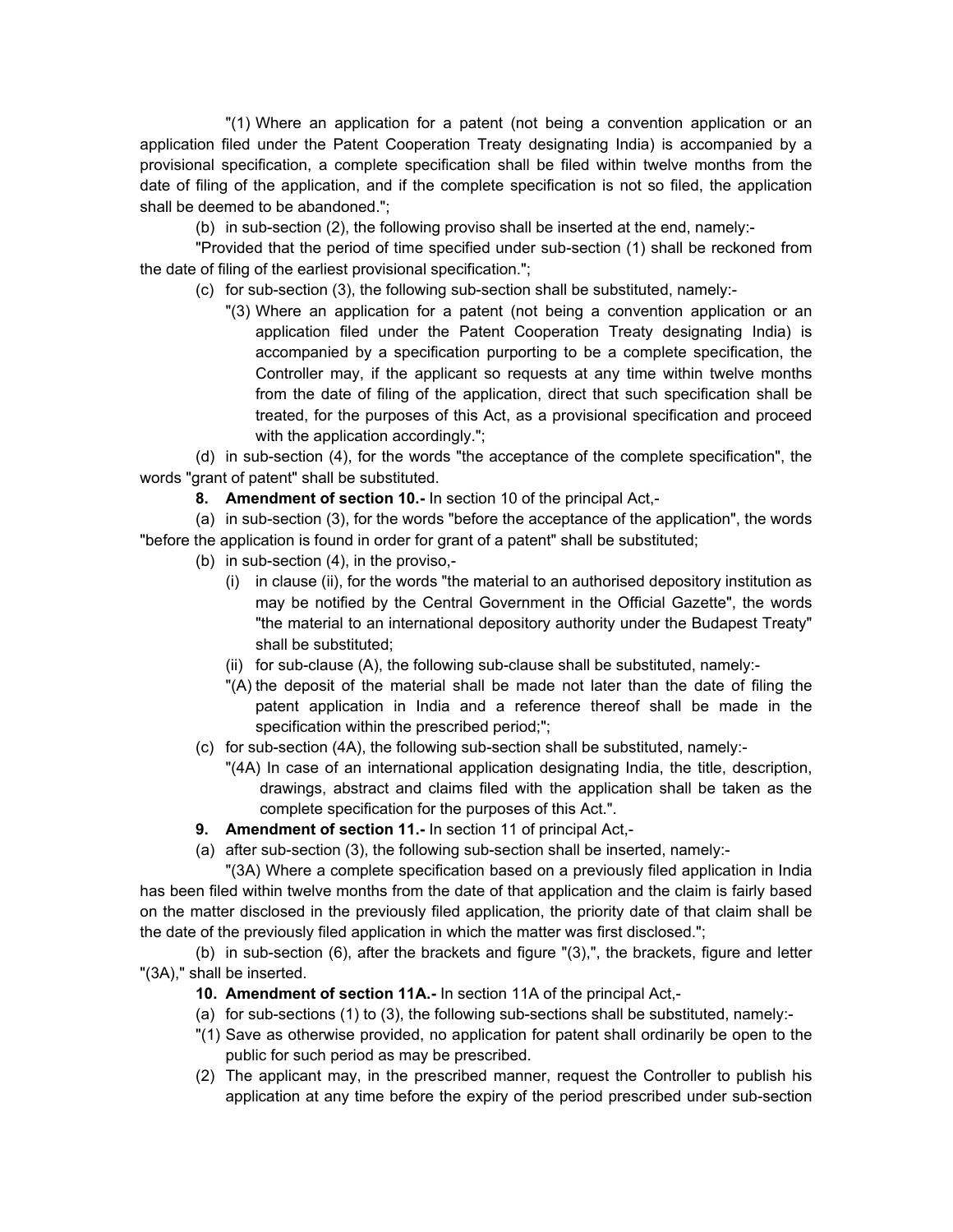(1) and subject to the provisions of sub-section (3), the Controller shall publish such application as soon as possible.

- (3) Every application for a patent shall, on the expiry of the period specified under subsection (1), be published, except in cases where the application-
	- (a) in which secrecy direction is imposed under section 35; or
	- (b) has been abandoned under sub-section (1) of section 9; or
	- (c) has been withdrawn three months prior to the period specified under sub-section

(b) in sub-section (4), for the words "of eighteen months", the words, brackets and figure "prescribed under sub-section (1)" shall be substituted;

(c) after sub-section (6), the following sub-section shall be inserted, namely:-

"(7) On and from the date of publication of the application for patent and until the date of grant of a patent in respect of such application, the applicant shall have the like privileges and rights as if a patent for the invention had been granted on the date of publication of the application:

Provided that the applicant shall not be entitled to institute any proceedings for infringement until the patent has been granted:

Provided further that the rights of a patentee in respect of applications made under subsection (2) of section 5 before the 1st day of January, 2005 shall accrue from the date of grant of the patent:

Provided also that after a patent is granted in respect of applications made under subsection (2) of section 5, the patent-holder shall only be entitled to receive reasonable royalty from such enterprises which have made significant investment and were producing and marketing the concerned product prior to the 1st day of January, 2005 and which continue to manufacture the product covered by the patent on the date of grant of the patent and no infringement proceedings shall be instituted against such enterprises.".

- **11. Amendment of section 11B.-** In section 11B of the principal Act,-
- (a) for sub-section (1), the following sub-section shall be substituted, namely:-
	- "(1) No application for a patent shall be examined unless the applicant or any other interested person makes a request in the prescribed manner for such examination within the prescribed period.";
- (b) sub-section (2) shall be omitted;
- (c) for sub-section (3), the following sub-section shall be substituted, namely:-
	- "(3) In case of an application in respect of a claim for a patent filed under sub-section (2) of section 5 before the 1st day of January, 2005 a request for its examination shall be made in the prescribed manner and within the prescribed period by the applicant or any other interested person.";
- (d) in sub-section (4),-

 $(1).$ ";

- (i) the words, brackets and figure "or sub-section (2)" shall be omitted;
- (ii) for the proviso, the following proviso shall be substituted, namely:- "Provided that-
- (i) the applicant may, at any time after filing the application but before the grant of a patent, withdraw the application by making a request in the prescribed manner; and
- (ii) in a case where secrecy direction has been issued under section 35, the request for examination may be made within the prescribed period from the date of revocation of the secrecy direction.".
- **12. Amendment of section 12.-** In section 12 of the principal Act,-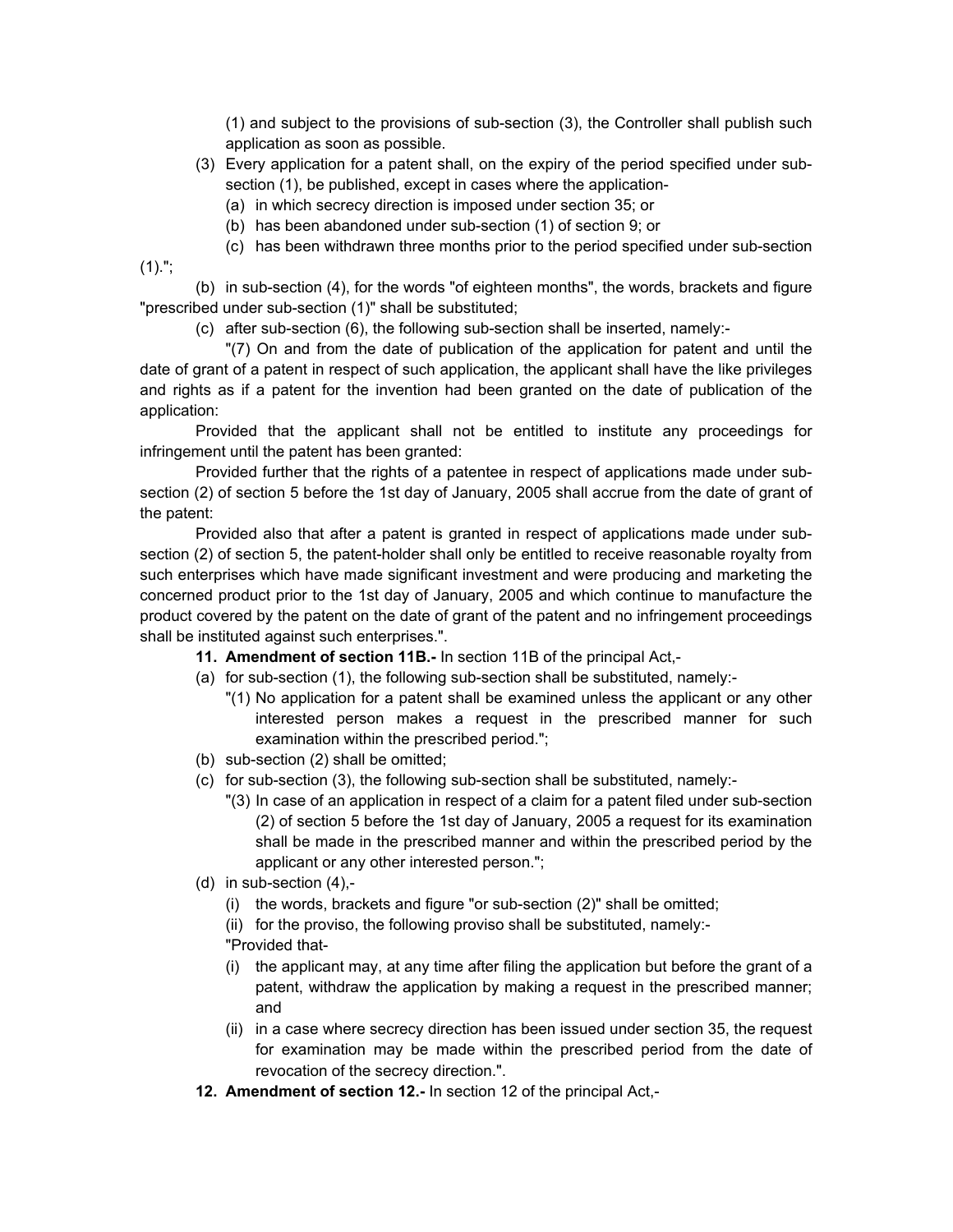(a) in sub-section (1), for the words, brackets, figures and letter "under sub-section (1) or sub-section (2) or sub-section (3) of section 11B, the application and specification and other documents shall be referred to by the Controller", the words, brackets, figures and letter "under sub-section (1) or sub-section (3) of section 11B, the application and specification and other documents related thereto shall be referred at the earliest by the Controller" shall be substituted;

(b) in sub-section (2), for the words "a period of eighteen months from the date of such reference", the words "such period as may be prescribed" shall be substituted.

**13. Amendment of section 13.-** In section 13 of the principal Act, in sub-section (3), for the words "it has been accepted", the words "the grant of a patent" shall be substituted.

**14. Substitution of new sections for sections 14 and 15.-** For sections 14 and 15 of the principal Act, the following sections shall be substituted, namely:-

 **"14. Consideration of report of examiner by Controller.-** Where, in respect of an application for a patent, the report of the examiner received by the Controller is adverse to the applicant or requires any amendment of the application, the specification or other documents to ensure compliance with the provisions of this Act or of the rules made thereunder, the Controller, before proceeding to dispose of the application in accordance with the provisions hereinafter appearing, shall communicate as expeditiously as possible the gist of the objections to the applicant and shall, if so required by the applicant within the prescribed period, give him an opportunity of being heard.

 **15. Power of Controller to refuse or require amended applications, etc., in certain cases.-** Where the Controller is satisfied that the application or any specification or any other document filed in pursuance thereof does not comply with the requirements of this Act or of any rules made thereunder, the Controller may refuse the application or may require the application, specification or the other documents, as the case may be, to be amended to his satisfaction before he proceeds with the application and refuse the application on failure to do so.".

**15. Amendment of section 16.-** In section 16 of the principal Act,-

(a) in sub-section (1), for the words "before the acceptance of the complete specification", the words "before the grant of the patent" shall be substituted;

(b) for the Explanation, the following Explanation shall be substituted, namely:-

**"Explanation.-** For the purposes of this Act, the further application and the complete specification accompanying it shall be deemed to have been filed on the date on which the first mentioned application had been filed, and the further application shall be proceeded with as a substantive application and be examined when the request for examination is filed within the prescribed period.".

**16. Amendment of section 17.-** In section 17 of the principal Act, in sub-section (1), for the words "before acceptance of the complete specification", the words "before the grant of the patent" shall be substituted.

**17. Amendment of section 18.-** In section 18 of the principal Act,-

(a) in sub-section (1), for the words "to accept the complete specification", the words "the application" shall be substituted;

(b) sub-section (4) shall be omitted.

**18. Amendment of section 19.-** In section 19 of the principal Act, in sub-section (1), for the words and figures "by the foregoing provisions of this Act or of proceedings under section 25", the words "under this Act" shall be substituted.

**19. Substitution of new section for section 21.-** For section 21 of the principal Act, the following section shall be substituted, namely:-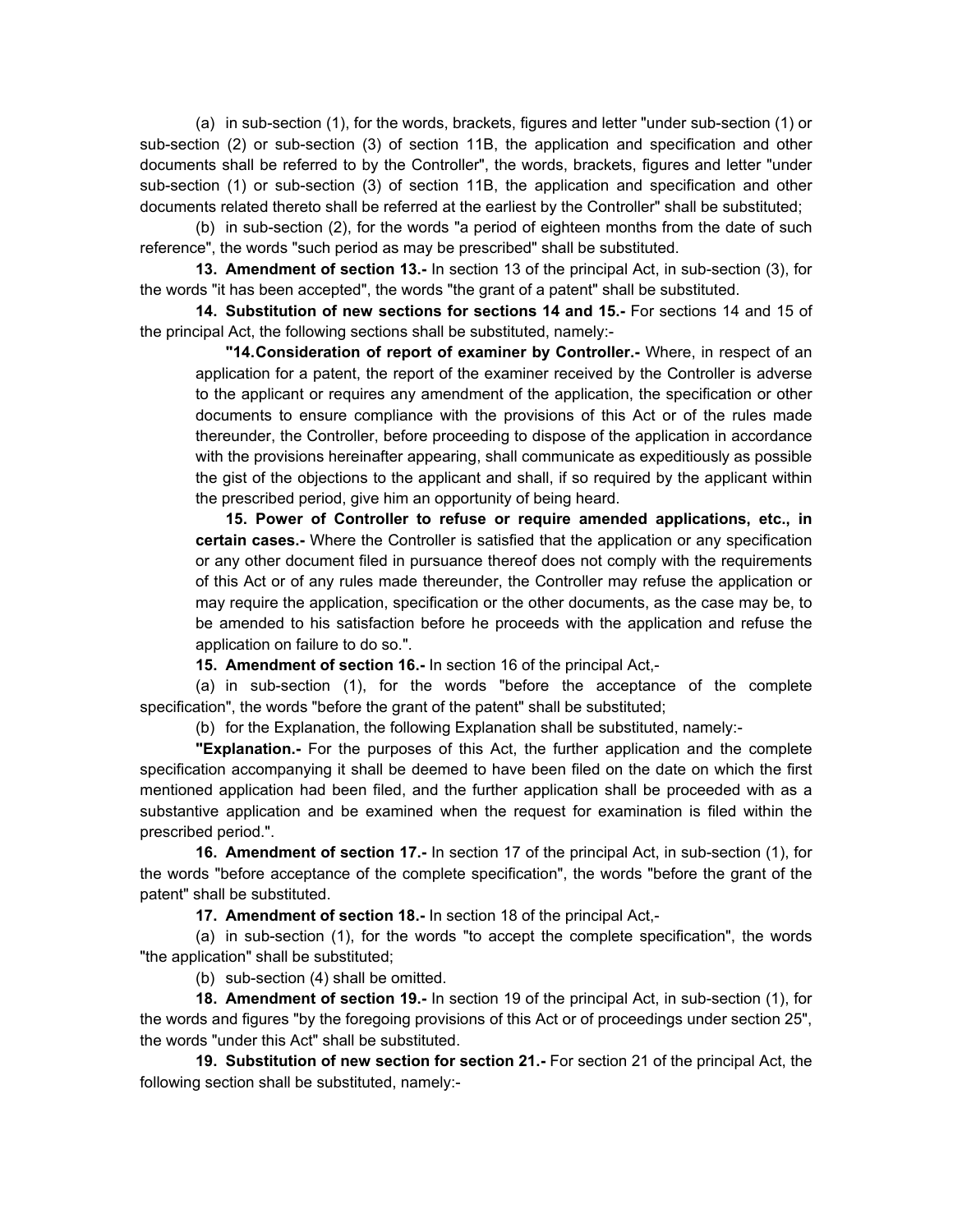**"21. Time for putting application in order for grant.-** (1) An applicantion for a patent shall be deemed to have been abandoned unless, within such period as may be prescribed, the applicant has complied with all the requirements imposed on him by or under this Act, whether in connection with the complete specification or otherwise in relation to the application from the date on which the first statement of objections to the application or complete specification or other documents related thereto is forwarded to the applicant by the Controller.

**Explanation.-** Where the application for a patent or any specification or, in the case of convention application or an application filed under the Patent Cooperation Treaty designating India any document filed as part of the application has been returned to the applicant by the Controller in the course of the proceedings, the applicant shall not be deemed to have complied with such requirements unless and until he has re-filed it or the applicant proves to the satisfaction of the Controller that for the reasons beyond his control such document could not be re-filed.

(2) If at the expiration of the period as prescribed under sub-section (1),-

(a) an appeal to the High Court is pending in respect of the application for the patent for the main invention; or

(b) in the case of an application for a patent of addition, an appeal to the High Court is pending in respect of either that application or the application for the main invention, the time within which the requirements of the Controller shall be complied with shall, on an application made by the applicant before the expiration of the period as prescribed under sub-section (1), be extended until such date as the High Court may determine.

(3) If the time within which the appeal mentioned in sub-section (2) may be instituted has not expired, the Controller may extend the period as prescribed under sub-section (1), to such further period as he may determine:

Provided that if an appeal has been filed during the said further period, and the High Court has granted any extension of time for complying with the requirements of the Controller, then the requirements may be complied with within the time granted by the Court.".

**20. Omission of sections 22 to 24.-** Section 22 to 24 of the principal Act shall be omitted.

**21. Omission of Chapter IVA.-** Chapter IVA of the principal Act shall be omitted.

**22. Substitution of new heading for heading of Chapter V.-** In Chapter V of the principal Act, for the Chapter heading "OPPOSITION TO GRANT OF PATENT", the Chapter heading "OPPOSITION PROCEEDINGS TO GRANT OF PATENTS" shall be substitued.

**23. Substitution of new sections for sections 25 and 26.-** For sections 25 and 26 of the principal Act, the following sections shall be substituted, namely:-

**"25. Oposition to the patent.-** (1) Where an application for a patent has been published but a patent has not been granted, any person may, in writing, represent by way of opposition to the Controller against the grant of patent on the ground-

- (a) that the applicant for the patent or the person under or through whom he claims, wrongfully obtained the invention or any part thereof from him or from a person under or through whom he claims;
- (b) that the invention so far as claimed in any claim of the complete specification has been published before the priority date of the claim-
	- (i) in any specification filed in pursuance of an application for a patent made in India on or after the 1st day of January, 1912; or
	- (ii) in India or elsewhere, in any other document: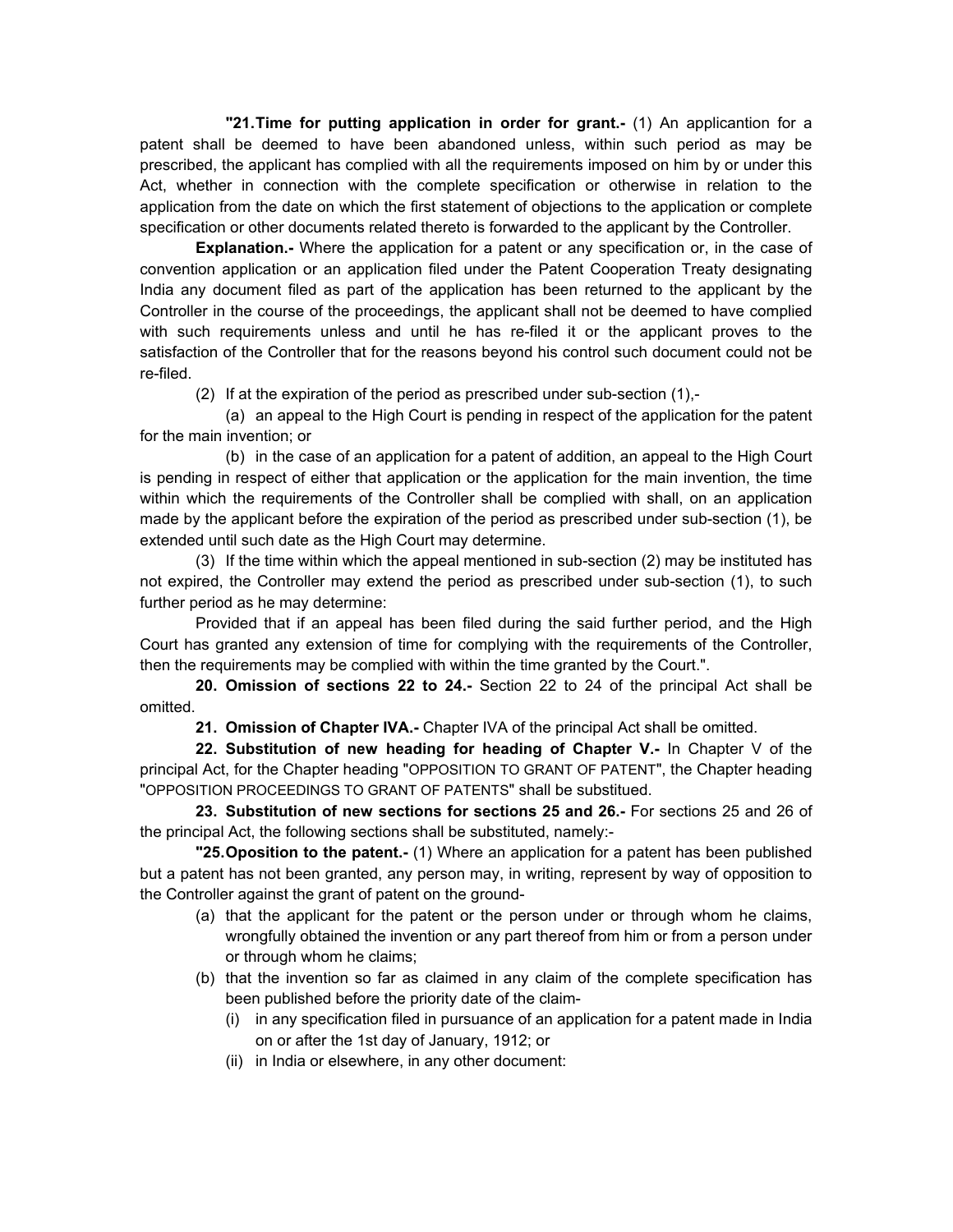Provided that the ground specified in sub-clause (ii) shall not be available where such publication does not constitute an enticipation of the invention by virtue of subsection (2) or sub-section (3) of section 29;

- (c) that the invention so far as claimed in any claim of the complete specification is claimed in a claim of a complete specification published on or after the priority date of the applicant's claim and filed in pursuance of an application for a patent in India, being a claim of which the priority date is earlier than that of the applicant's claim;
- (d) that the invention so far as claimed in any claim of the complete specification was publicly known or publicly used in India befoer the priority date of that claim.

**Explanation.-** For the purposes of this clause, an invention relating to a process for which a patent is claimed shall be deemed to have been publicly known or publicly used in India before the priority date of the claim if a product made by that process had already been imported into India before that date except where such importation has been for the purpose of reasonable trial or experiment only;

- (e) that the invention so far as claimed in any claim of the complete specification is abvious and clearly does not involve any inventive step, having regard to the matter published as mentioned in clause (b) or having regard to what was used in India before the priority date of the applicant's claim;
- (f) that the subject of any claim of the complete specification is not an invention within the meaning of this Act, or is not patentable under this Act;
- (g) that the complete specification does not sufficiently and clearly describe the invention or the method by which it is to be performed;
- (h) that the applicant has failed to disclose to the Controller the information required by section 8 or has furnished the information which in any material particular was false to his knowledge;
- (i) that in the case of convention application, the application was not made within twelve months from the date of the first application for protection for the invention made in a convention country by the applicant or a person from whom he derives title;
- (j) that the complete specification does not disclose or wrongly mentions the source or geographical origin of biological material used for the invention;
- (k) that the invention so far as claimed in any claim of the complete specification is anticipated having regard to the knowledge, oral or otherwise, available within any local or indigenous community in India or elsewhere,

But on other ground and the Controller shall, if requested by such person for being heard, here him and dispose of such representation in such manner and within such period as may be prescribed.

(2) At any time after the grant of patent but before the expiry of a period of one year from the date of publication of grant of a patent, any person interested may give notice of opposition to the Controller in the prescribed manner on any of the following grounds, namely:-

- (a) that the patentee or the person under or through whom he claims, wrongfully obtained the invention or any part thereof from him or from a person under or through whom he claims;
- (b) that the invention so far as claimed in any claim of the complete specification has been published before the priority date of the claim-
	- (i) in any specification filed in pursuance of an application for a patent made in India on or after the 1st day of January, 1912; or
	- (ii) in India or elsewhere, in any other document: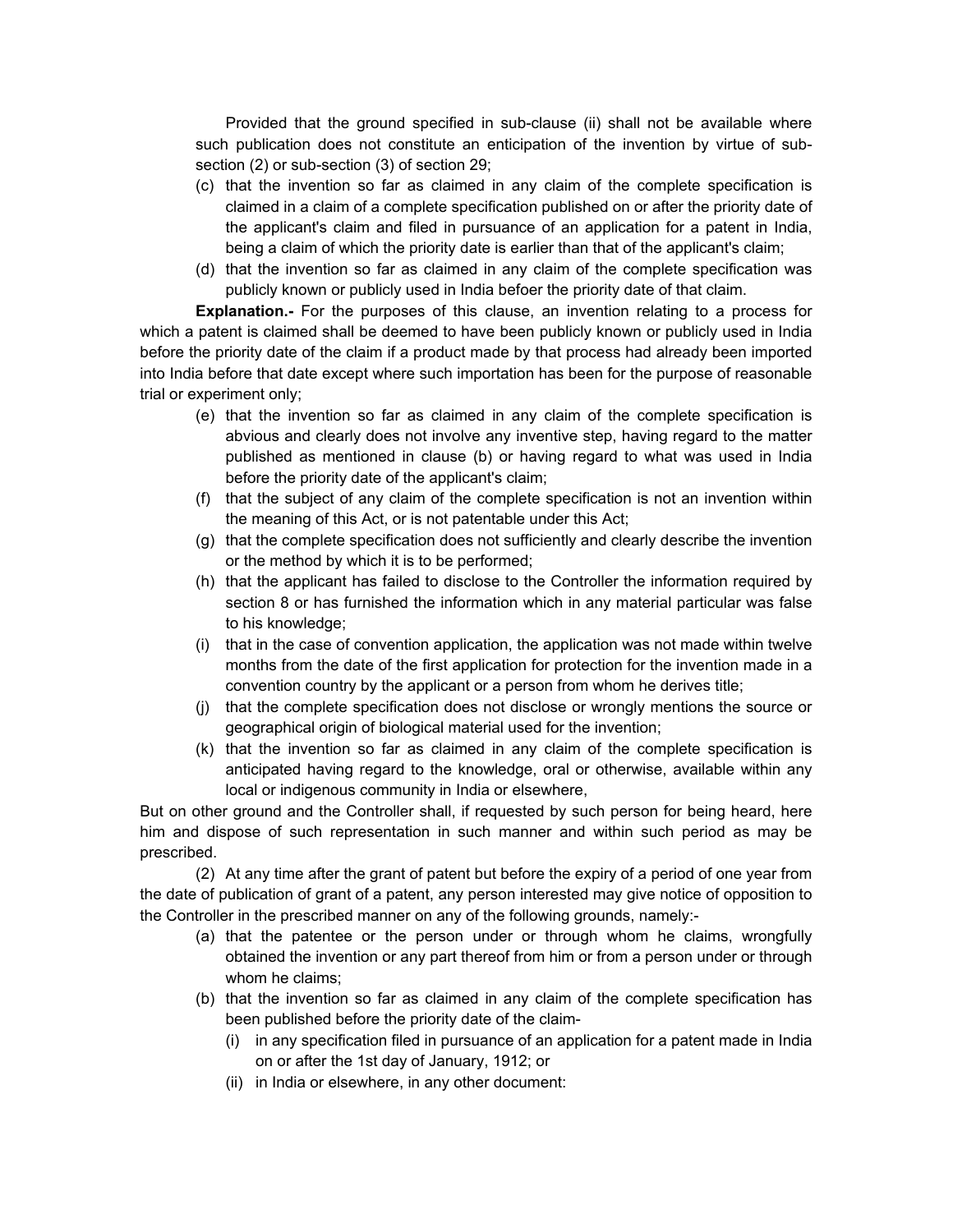Provided that the ground specified in sub-clause (ii) shall not be available where such publication does not constitute an anticipation of the invention by virtue of subsection (2) or sub-section (3) of section 29;

- (c) that the invention so far as claimed in any claim of the complete specification is claimed in a claim of a complete specification published on or after the priority date of the claim of the patentee and filed in pursuance of an application for a patent in India, being a claim of which the priority date is earlier than that of the claim of the patentee;
- (d) that the invention so far as claimed in any claim of the complete specification was publicly known or publcly used in India before the priority date of that claim.

**Explanation.-** For the purposes of this clause, an invention relating to a process for which a patent is granted shall be deemed to have been publicly known or publicly used in India before the priority date of the claim if a product made by that process had already been imported into India before that date except where such importation has been for the purpose of reasonable trial or experiment only;

- (e) that the invention so far as claimed in any claim of the complete specification is obvious and clearly does not involve any inventive step, having regard to the matter published as mentioned in clause (b) or having regard to what was used in India before the priority date of the claim;
- (f) that the subject of any claim of the complete specification is not an invention within the meaning of this Act, or is not patentable under this Act;
- (g) that the complete specification does not sufficiently and clearly describe the invention or the method by which it is to be performed;
- (h) that the patentee has failed to disclose to the Controller the information required by section 8 or has furnished the information which in any material particular was false to his knowledge;
- (i) that in the case of a patent granted on convention application, the application for patent was not made within twelve months from the date of the first application for protection for the invention made in a convention country or in India by the patentee or a person from whom he derives title;
- (j) that the complete specification does not disclose or wrongly mentions the source and geographical origin of biological material used for the invention;
- (k) that the invention so far as claimed in any claim of the complete specification was anticipated having regard to the knowledge, oral or otherwise, available within any local or indigenous community in India or elsewhere,

but on no other ground.

- (3) (a) Where any such notice of opposition is duly given under sub-section (2), the Controller shall notify the patentee.
- (b) On receipt of such notice of opposition, the Controller shall, by order in writing, constitute a Board to be known as the Opposition Board consisting of such officers as he may determine and refer such notice of opposition along with the documents to that Board for examination and submission of its recommendations to the Controller.
- (c) Every Opposition Board constituted under clause (b) shall conduct the examination in accordance with such procedure as may be prescribed.

(4) On receipt of the recommendation of the Opposition Board and after giving the patentee and the opponent an opportunity of being heard, the Controller shall order either to maintain or to amend or to revoke the patent.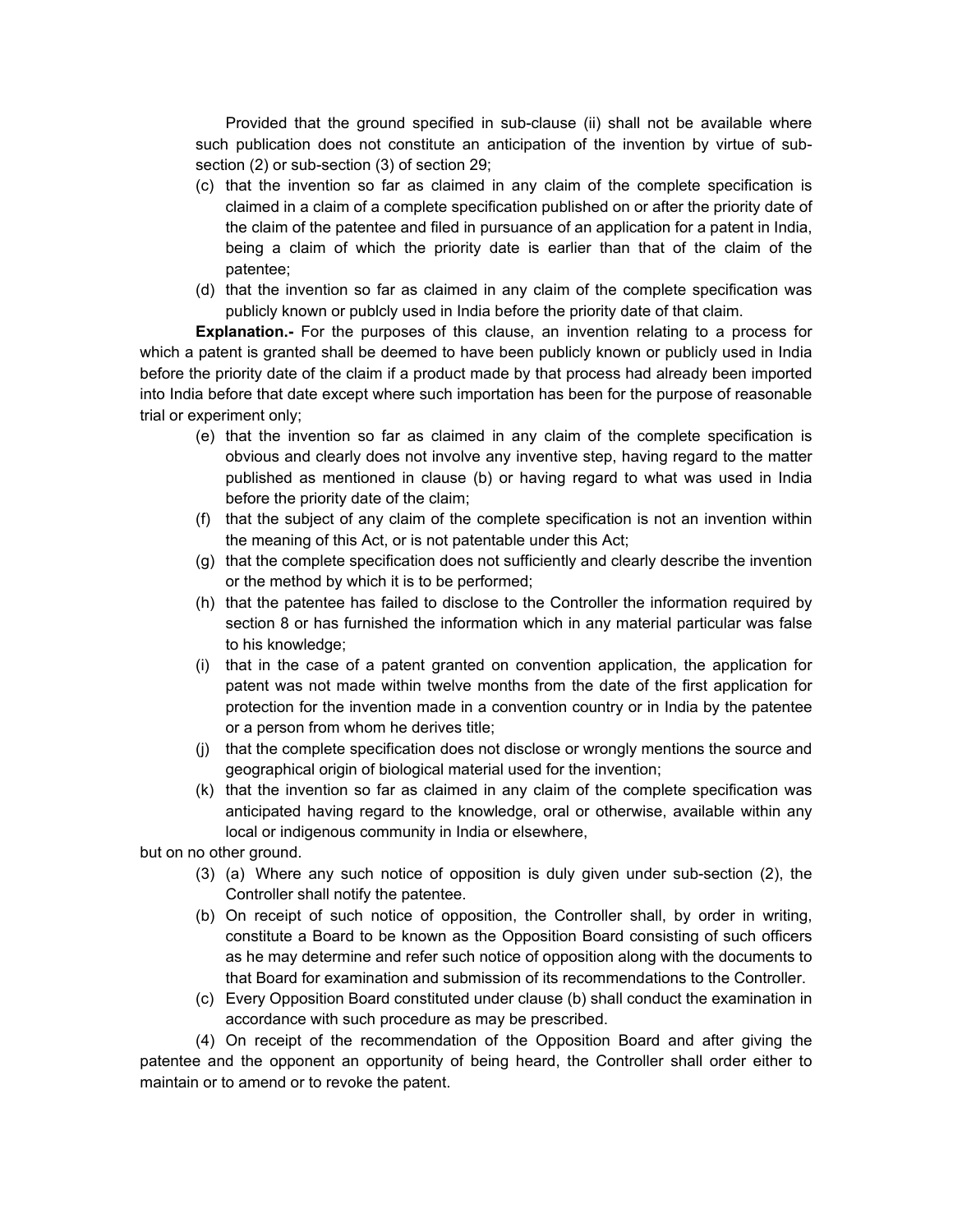(5) While passing an order under sub-section (4) in respect of the ground mentioned in clause (d) or clause (e) of sub-section (2), the Controller shall not take into account any personal document or secret trial or secret use.

(6) In case the Controller issues an order under sub-section (4) that the patent shall be maintained subject to amendment of the specification or any other document, the patent shall stand amended accordingly.

**26. In case of "obtaining" Controller may treat the patent as the patent of opponent.-** (1) Where in any opposition proceeding under this Act the Controller finds that-

- (a) the invention, so far as claimed in any claim of the complete specification, was obtained from the opponent in the manner set out in clause (a) of sub-section (2) of section 25 and revokes the patent on that ground, he may, on request by such opponent made in the prescribed manner, direct that the patent shall stand amended in the name of the opponent;
- (b) a part of an invention described in the complete specification was so obtained from the opponent, he may pass an order requiring that the specification be amended by the exclusion of that part of the invention.

(2) Where an opponent has, before the date of the order of the Controller requiring the amendment of a complete specification referred to in clause (b) of sub-section (1), filed an application for a patent for an invention which included the whole or a part of the invention held to have been obtained from him and such application is pending, the Controller may treat such application and specification in so far as they relate to the invention held to have been obtained from him, as having been filed, for the purposes of this Act relating to the priority dates of claims of the complete specification, on the date on which the corresponding document was or was deemed to have been filed by the patentee in the earlier application but for all other purposes the application of the opponent shall be proceeded with as an application for a patent under this Act.".

- **24. Omission of section 27.-** Section 27 of the principal Act shall be omitted.
- **25. Amendment of section 28.-** In section 28 of the principal Act,-
- (a) for sub-section (4), the following sub-section shall be substituted, namely:-
	- "(4) A request or claim under the foregoing provisions of this section shall be made before the grant of patent.";
- (b) sub-section (5) shall be omitted;

(c) in sub-section (6), for the words, brackets and figure "Subject to the provisions of sub-section (5), where", the word "Where" shall be substituted.

**26. Amendment of section 31.-** In section 31 of the principal Act, for the words "not later than six months", the words "not later than twelve months" shall be substituted.

**27.** In section 34 of the principal Act, the words "to accept complete specification for a patent or" shall be omitted.

**28. Amendment of section 35.-** In section 35 of the principal Act, in sub-section (3), for the words "acceptance of complete specification", the words "grant of patent" shall be substituted.

**29. Amendment of section 36.-** In section 36 of the principal Act, in sub-section (1), for the words "twelve months", the words "six months" shall be substituted.

- **30. Amendment of section 37.-** In section 37 of the principal Act,-
- (a) in sub-section  $(1)$ ,-
	- (i) in clause (a), for the words "to accept", the words "to grant" shall be substituted;
	- (ii) for the proviso, the following proviso shall be substituted, namely:-

"Provided that the application may, subject to the directions, proceed up to the stage of grant of the patent, but the application and the specification found to be in order for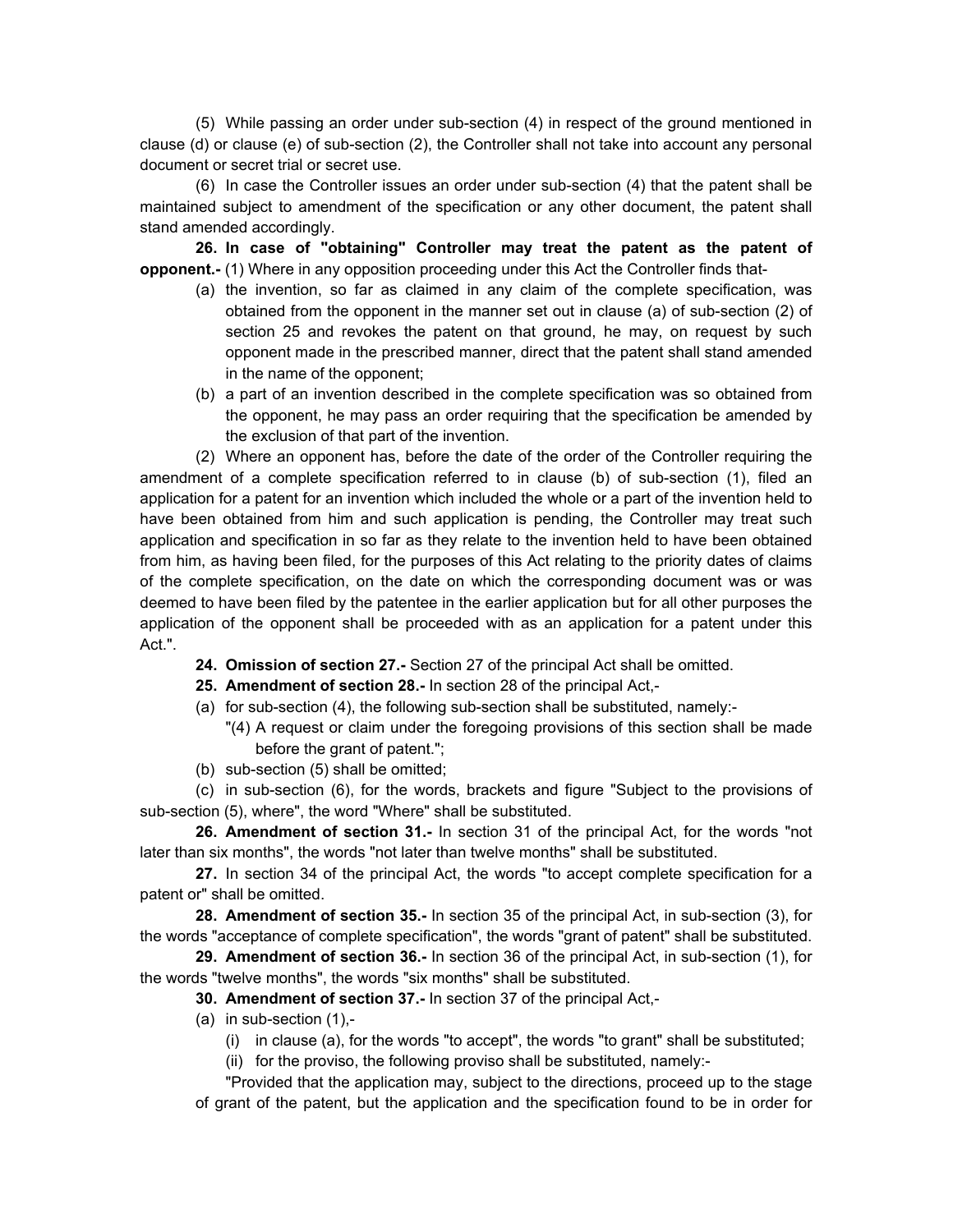grant of the patent shall not be published, and no patent shall be granted in pursuance of that application.";

(b) in sub-section (2), for the words "is accepted", the words "is found to be in order for grant of the patent" shall be substituted.

**31. Substitution of new section for section 39.-** For section 39 of the principal Act, the following section shall be substituted, namely:-

**"39. Residents not to apply for patents outside India without prior permission.-** (1) No person resident in India shall, except under the authority of a written permit sought in the manner prescribed and granted by or on behalf of the Controller, make or cause to be made any application outside India for the grant of a patent for an invention unless-

- (a) an application for a patent for the same invention has been made in India, not less than six weeks before the application outside India; and
- (b) either no direction has been given under sub-section (1) of section 35 in relation to the application in India, or all such directions have been revoked.

(2) The Controller shall dispose of every such application within such period as may be prescribed:

Provided that if the invention is relevant for defence purpose or atomic energy, the Controller shall not grant permit without the prior consent of the Central Government.

(3) This section shall not apply in relation to an invention for which an application for protection has first been filed in a country outside India by a person resident outside India.".

**32. Substitution of heading of Chapter VIII.-** In Chapter VIII of the principal Act, for the Chapter heading "GRANT AND SEALING OF PATENTS AND RIGHTS CONFERRED THEREBY", the Chapter heading "GRANT OF PATENTS AND RIGHTS CONFERRED THEREBY" shall be substituted.

**33. Substitution of new section for section 43.-** For section 43 of the principal Act, the following section shall be substituted, namely:-

**"43. Grant of patents.-** (1) Where an application for a patent has been found to be in order for grant of the patent and either-

- (a) the application has not been refused by the Controller by virtue of any power vested in him by this Act; or
- (b) the application has not been found to be in contravention of any of the provisions of this Act,

the patent shall be granted as expeditiously as possible to the applicant or, in the case of a joint application, to the applicants jointly, with the seal of the patent office and the date on which the patent is granted shall be entered in the register.

(2) On the grant of patent, the Controller shall publish the fact that the patent has been granted and thereupon the application, specification and other documents related thereto shall be open for public inspection.".

**34. Amendment of section 44.-** In section 44 of the principal Act, for the word "sealed", at both the places where it occurs, the word "granted" shall be substituted.

**35. Amendment of section 45.-** In section 45 of the principal Act, in sub-section (3), for the words "the date of advertisement of the acceptance of the complete specification", the words "the date of publication of the application" shall be substituted.

**36. Amendment of section 48.-** In section 48 of the principal Act, the proviso shall be omitted.

**37. Amendment of section 52.-** In section 52 of teh principal Act,-

(a) in sub-section (1),-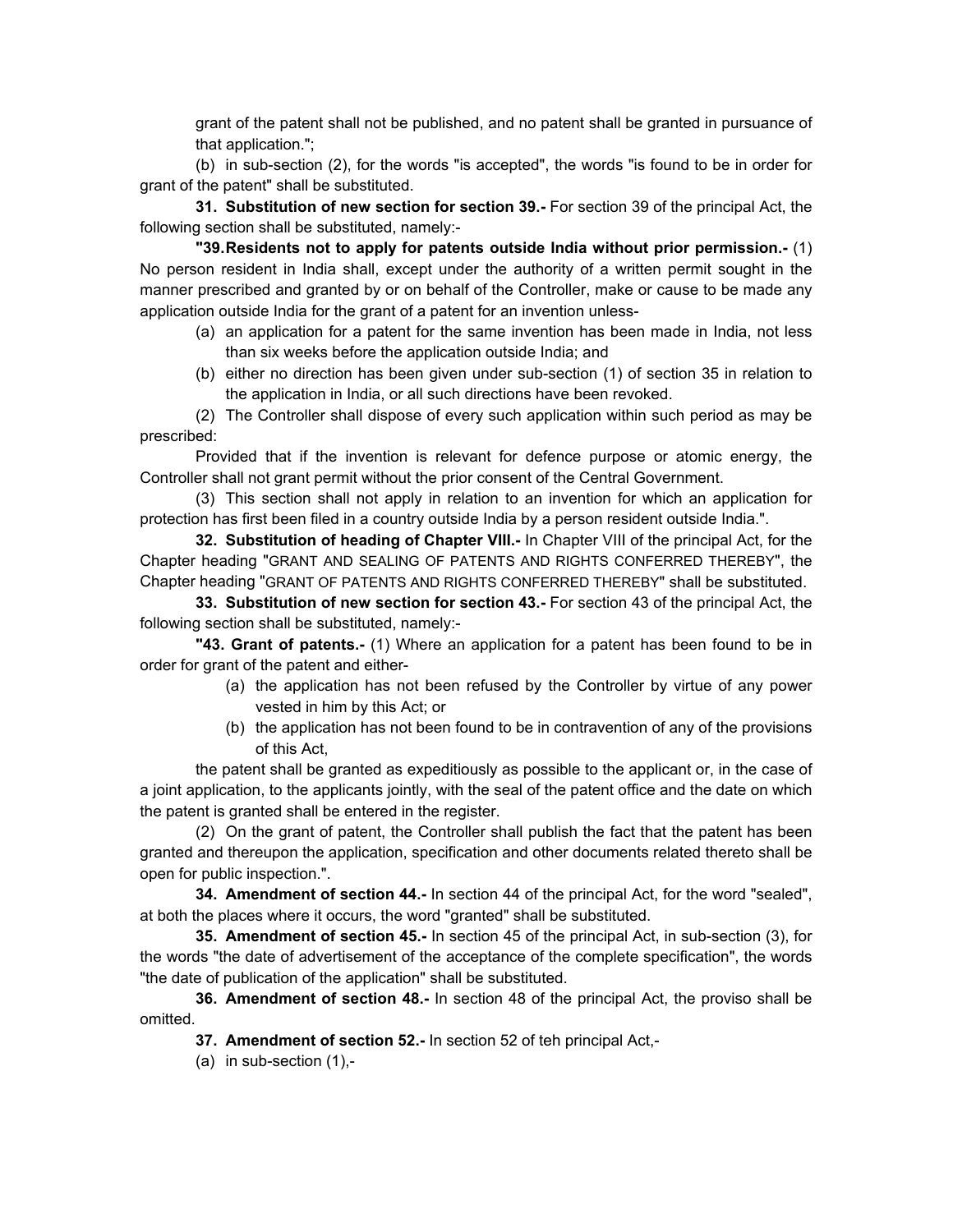- (i) for the opening words "Where a patent has been revoked", the words and figures "Where the patent has been revoked under section 64" shall be substituted;
- (ii) for the word "court", wherever it occurs, the words "Appellate Board or court" shall be substituted;

(b) in sub-section (2), for the word "court", occurring at both the places, the words "Appellate Board or court" shall be substituted.

**38. Amendment of section 53.-** In section 53 of the principal Act,-

(a) after sub-section (1), the following Explanation shall be inserted, namely:-

**"Explanation.-** for the purposes of this sub-section, the term of patent in case of International applications filed under the Patent Cooperation Treaty designating India, shall be twenty years from the international filing date accorded under the Patent Cooperation Treaty.";

(b) in sub-section (2), for the words "or within that period as extended under this section", the words "or within such extended period as may be prescribed" shall be substituted;

(c) sub-section (3) shall be omitted.

**39. Amendment of section 54.-** In section 54 of the principal Act,-

(a) In sub-section (3), for the words "complete specification", occurring at both the places, the word "application" shall be substituted;

(b) for sub-section (4), the following sub-section shall be substituted, namely:-

"(4) A patent of addition shall not be granted before grant of the patent for the main invention.".

**40. Amendment of section 57.-** In section 57 of the principal Act,-

(a) for sub-section (3), the following sub-section shall be substituted, namely:-

"(3) Any application for leave to amend an application for a patent or a complete specification or a document related thereto under this section made after the grant of patent and the nature of the proposed amendment may be published.";

(b) in sub-section (4),-

- (i) for the word "advertised", the word "published" shall be substituted;
- (ii) for the word "advertisement", the word "publication" shall be substituted;

(c) for sub-section (6), the following sub-section shall be substituted, namely:-

"(6) The provisions of this section shall be without prejudice to the right of an applicant for a patent to amend his specification or any other document related thereto to comply with the directions of the Controller issued before the grant of a patent.".

**41. Substitution of new section for section 58.-** For section 58 of the principal Act, the following section shall be substituted, namely:-

**"58. Amendment of specification before Appellate Board or High Court.-** (1) In any proceeding before the Appellate Board or the High Court for the revocation of a patent, the Appellate Board or the High Court, as the case may be, may, subject to the provisions contained in section 59, allow the patentee to amend his complete specification in such manner and subject to such terms as to costs, Advertisement or otherwise, as the Appellate Board or the High Court may think fit, and if in any proceedings for revocation the Appellate Board or the High Court decides that the patent is invalid, it may allow the specification to be amended under this section instead iof revoking the patent.

(2) Where an application for an order under this section is made to the Appellate Board or the High Court, the applicant shall give notice of the application to the Controller, and the Controller shall be entitled to appear and be heard, and shall appear if so directed by the Appellate Board or the High Court.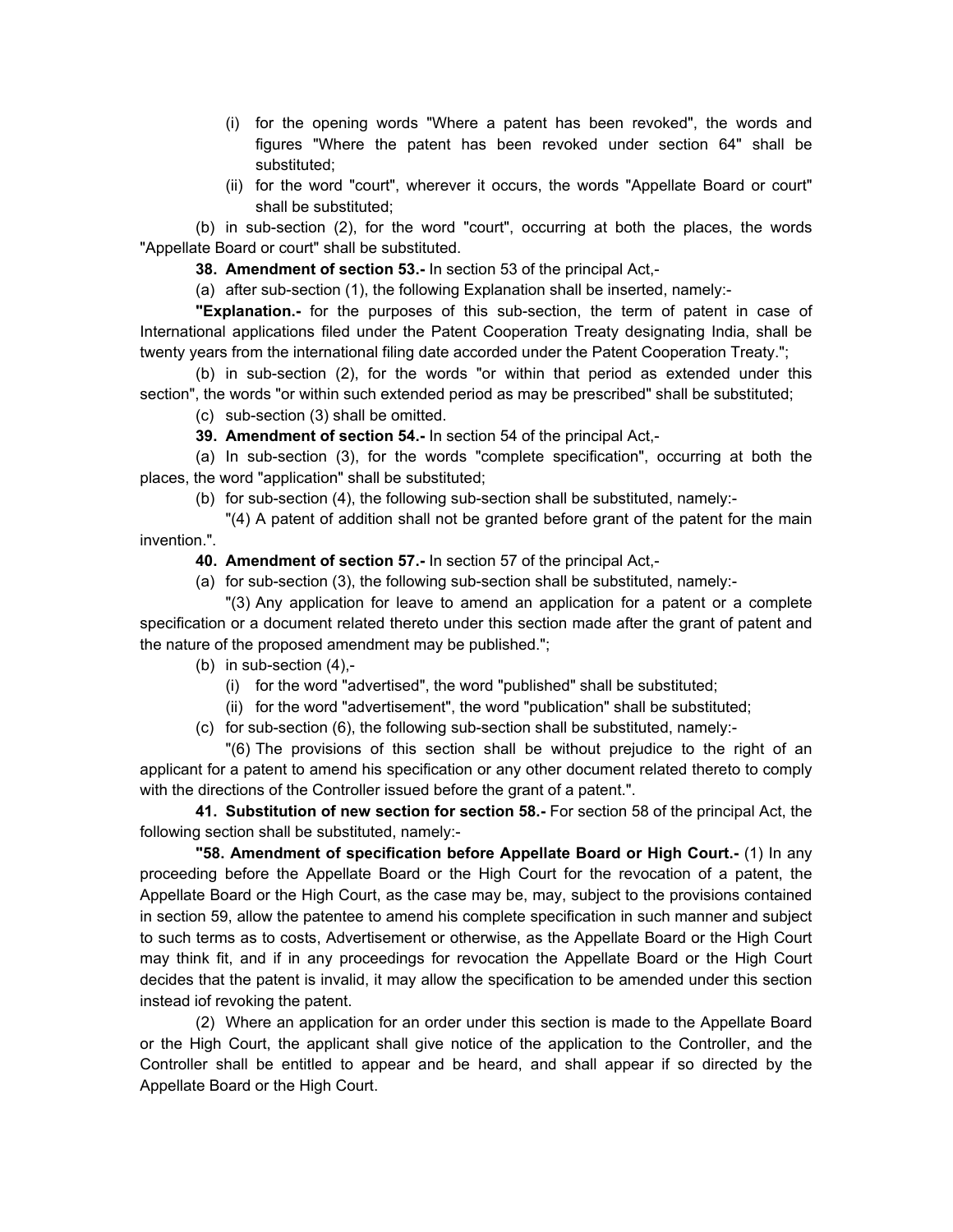(3) Copies of all orders of the Appellate Board or the High Court allowing the patentee to amend the specification shall be transmitted by the Appellate Board or the High Court to the Controller who shall, on receipt thereof, cause an entry thereof an reference thereto to be made in the register.".

**42. Amendment of section 59.-** In section 59 of the principal Act, for sub-section (2), the following sub-section shall be substituted, namely:-

"(2) Where after the date of grant of patent any amendment of the specification or any other documents related thereto is allowed by the Controller or by the Appellate Board or the High Court, as the case may be,-

(a) the amendment shall for all purposes be deemed to form part of the specification along with other documents related thereto;

(b) the fact that the specification or any other documents related thereto has been amended shall be published as expeditiously as possible; and

(c) the right of the applicant or patentee to make amendment shall not be called in question except on the ground of fraud.".

**43. Amendment of section 60.-** In section 60 of the principal Act, in sub-section (1), for the words, brackets and figures "prescribed period or within that period as extended under subsection (3) of section 53", the words, figures and brackets "period prescribed under section 53 or within such period as may be allowed under sub-section (4) of section 142" shall be substituted.

**44. Amendment of section 61.-** In section 61 of the principal Act, in sub-section (1), for the words "advertise the application", the words "publish the application" shall be substituted.

**45. Amendment of section 62.-** In section 62 of the principal Act,-

(a) in sub-section (1), for the word "advertisement", the word "publication" shall be substituted;

(b) in sub-section (2), for the words "date of the advertisement", the words "date of publication" shall be substituted.

**46. Amendment of section 63.-** In section 63 of the principal Act,-

(a) in sub-section (2), for the word "advertise", the word "publish" shall be substituted;

(b) in sub-section (3), for the words "such advertisement", the words "such publication" shall be substituted.

**47. Amendment of section 64.-** In section 64 of the principal Act, in sub-section (1), for the words "on the petition of any person interested or of the Central Government or on a counterclaim in a suit for infringement of the patent, be revoked by the High Court", the words "be revoked on a petition of any person interested or of the Central Government by the Appellate Board or on a counter-claim in a suit for infringement of the patent by the High Court" shall be substituted.

**48. Substitution of new section for section 65.-** For section 65 of the principal Act, the following section shall be substituted, namely:-

 "**65. Revocation of patent or amendment of complete specification on directions from Government in cases relating to atomic energy.-** (1) Where at any time after grant of a patent, the Central Government is satisfied that a patent is for an invention relating to atomic energy for which no patent can be granted under sub-section (1) of section 20 of the Atomic Energy Act, 1962 (33 of 1962), it may direct the Controller to revoke the patent, and thereupon the Controller, after giving notice, to the patentee and every other person whose name has been entered in the register as having an interest in the patent, and after giving them an opportunity of being heard, may revoke the patent.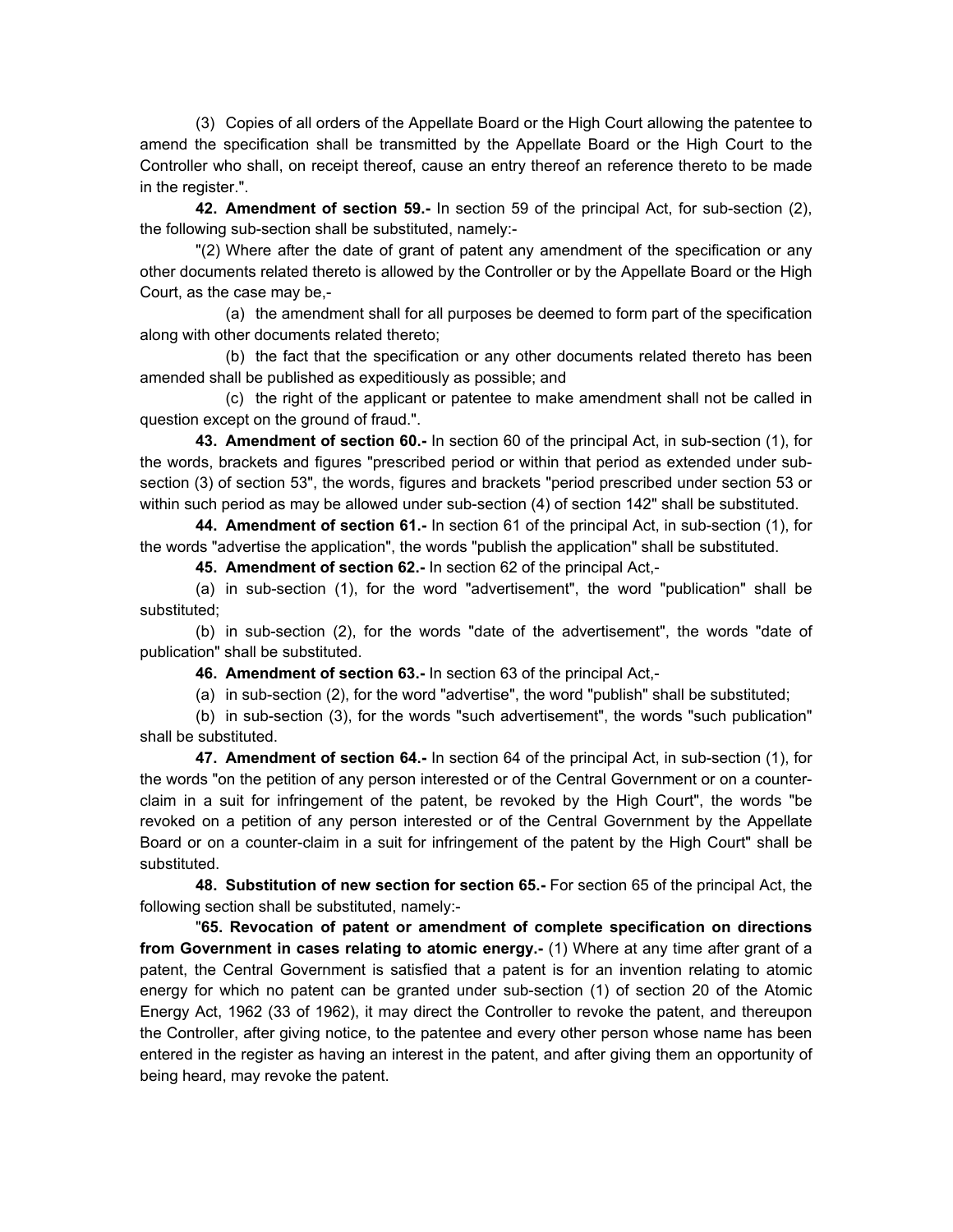(2) In any proceedings under sub-section (1), the Controller may allow the patentee to amend the complete specification in such manner as the considers necessary insted of revoking the patent.".

**49. Substitution of new section for section 68.-** For section 68 of the principal Act, the following section shall be substituted, namely:-

**"68. Assignments, etc., not to be valid unless in writing and duly executed.-** An assignment of a patent or of a share in a patent, a mortgage, licence or the creation of any other interest in a patent shall not be valid unless the same were in writing and the agreement between the parties concerned is reduced to the form of a document embodying all the terms and conditions governing their rights and obligations and duly executed.".

**50. Amendment of section 74.-** In section 74 of the principal Act, for sub-section (2), the following sub-section shall be substituted, namely:-

"(2) The Central Government may, by notification in the Official Gazette, specify the name of the Patent Office.".

**51. Amendment of section 78.-** In section 78 of the principal Act,-

(a) in sub-section (4), for the word "advertised", the word "published" shall be substituted;

(b) in sub-section (5), for the words "such advertisement", the words "such publication" shall be substituted.

**52. Amendment of section 84.-** In section 84 of the principal Act,-

(a) in sub-section (1), for the word "sealing", the word "grant" shall be substituted;

(b) in sub-section (6), the following Explanation shall be inserted at the end, namely:-

 '**Explanation.-** For the purposes of clause (iv), "reasonable period" shall be construed as a period not ordinarily exceeding a period of six months.'.

**53. Amendment of section 87.-** In section 87 of the principal Act, in sub-section (1), for the words "shall advertise the application in the Official Gazette", the words "shall publish the application in the official journal" shall be substituted.

**54. Amendment of section 90.-** In section 90 of the principal Act, in sub-section (1), for clause (vii), the following clauses shall be substituted, namely:-

"(viii) that the licence is granted with a predominant purpose of supply in the Indian market and that the licensee may also export the patented product, if need be in accordance with the provisions of sub-clause (iii) of clause (a) of sub-section (7) of section 84;

(viii) that in the case of semi-conductor technology, the licence granted is to work the invention for public non-commercial use;

(ix) that in case the licence is granted to remedy a practice determined after judicial or administrative process to be anti-competitive, the licensee shall be permitted to export the patented product, if need be.".

**55. Insertion of new section 92A.-** After section 92 of the principal Act, the following section shall be inserted, namely:-

**'92A. Compulsory licence for export of patented pharmaceutical products in certain exceptional circumstances.-** (1) Compulsory licence shall be available for manufacture and export of patented pharmaceutical products to any country having insufficient or no manufacturing capacity in the pharmaceutical sector for the concerned product to address public health problems, provided compulsory licence has been granted by such country or such country has, by notification or otherwise, allowed importation of the patented pharmaceutical products from India.

(2) The Controller shall, on receipt of an application in the prescribed manner, grant a compulsory licence solely for manufacture and export of the concerned pharmaceutical product to such country under such terms and conditions as may be specified and published by him.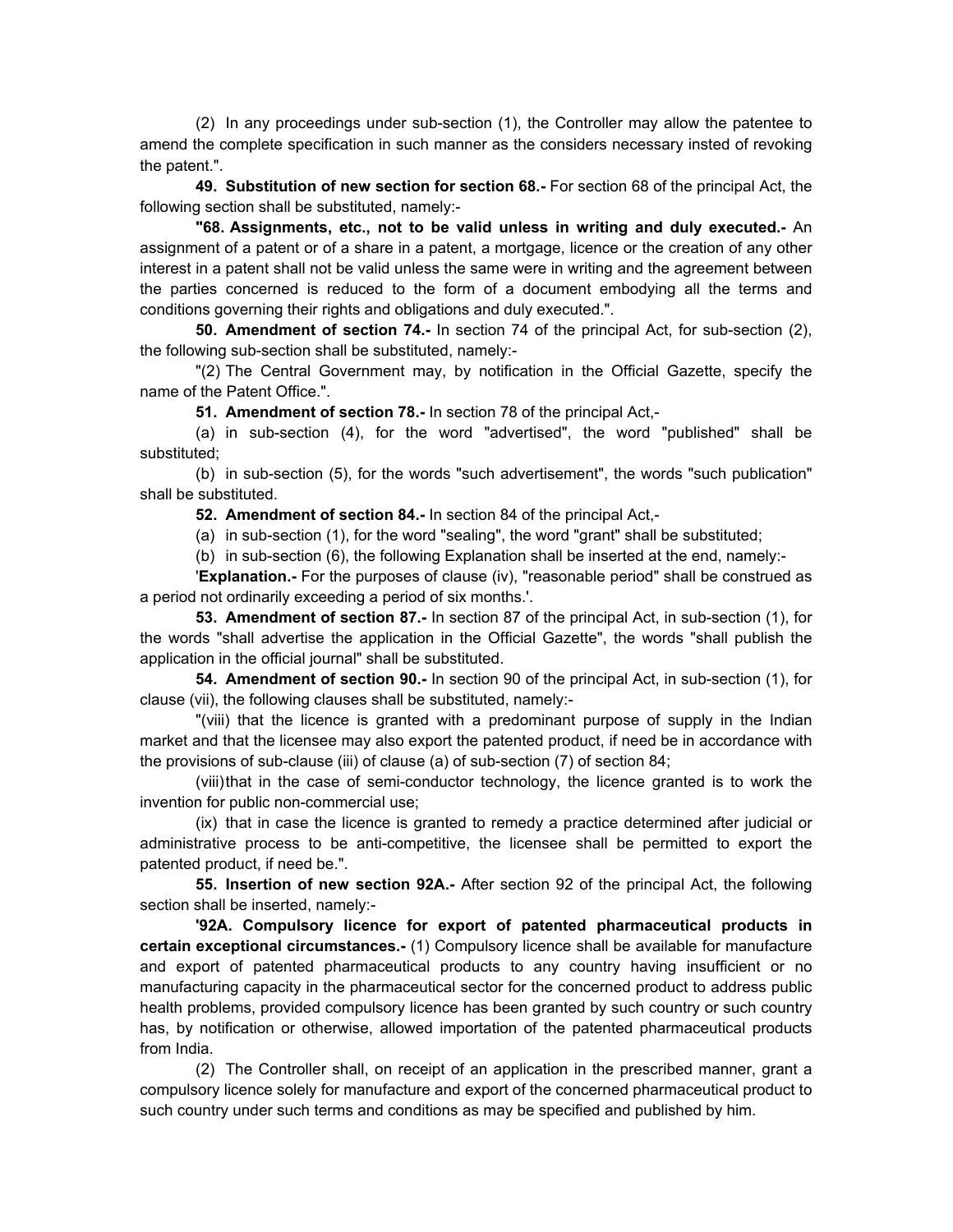(3) The privisions of sub-sections (1) and (2) shall be without prejudice to the extent to which pharmaceutical products produced under a compulsory licence can be exported under any other provision of this Act.

**Explanation.-** For the purposes of this section, "pharmaceutical products" means any patented product, or product manufactured through a patented process, of the pharmaceutical sector needed to address public health problems and shall be inclusive of ingredients necessary for their manufacture and diagnostic kits required for their use.'.

**56. Amendment of section 100.-** In section 100 of the principal Act, in sub-section (3), for the words "the acceptance of the complete specification in respect of the patent", the words "grant of the patent" shall be substituted.

**57. Amendment of section 105.-** In section 105 of the principal Act, in sub-section (4), for the words "after the date of advertisement of acceptance of the complete specification of a patent", the words "after the publication of grant of a patent" shall be substituted.

**58. Amendment of section 107A.-** In section 107A of the principal Act,-

(a) in clause  $(a)$ ,-

(i) for the words "using or selling", the words "using, selling or importing" shall be substituted;

(ii) for the words "use or sale,", the words "use, sale or import" shall be substituted;

(b) in clause (b), for the words "who is duly authorised by the patentee to sell or distribute the product", the words "who is duly authorised under the law to produce and sell or distribute the product" shall be substituted.

- **59. Amendment of section 113.-** In section 113 of the principal Act,-
- (a) for sub-section (1), the following sub-section shall be substituted, namely:-
	- "(1) If in any proceedings before the Appellate Board or a High Court for the revocation of a patent under section 64 and section 104, as the case may be, the validity of any claim of a specification is contested and that claim is found by the Appellate Board or the High Court to be valid, the Appellate Board or the High Court may certify that the validity of that claim was contested in those proceedings and was upheld.";
- (b) for sub-section (3), the following sub-section shall be substituted, namely:-

"(3) Nothing contained in this section shall be construed as authorising the courts or the Appellate Board hearing appeals from decrees or orders in suits for infringement or petitions for revocation, as the case may be, to pass orders for costs on the scale referred to therein.".

**60. Amendment of section 116.-** In section 116 of the principal Act [as substituted by section 47 of the Patents (Amendment) Act, 2002 (38 of 2002)], in sub-section (2), clause (c) shall be omitted.

**61. Amendment of section 117A.-** In section 117 of the principal Act [as inserted by section 47 of the Patents (Amendment) Act, 2002 (38 of 2002)], in sub-section (2), for the words and figures "section 20, section 25, section 27, section 28", the words, figures and brackets "section 20, sub-section (4) of section 25, section 28" shall be substituted.

**62. Amendment of section 117D.-** In section 117D of the principal Act [as inserted by section 47 of the Patents (Amendment) Act, 2002 (38 of 2002)], in sub-section (1) for the words, "for rectification of the register", the words and figures "for revocation of a patent before the Appellate Board under section 64 and an application for rectification of the register" shall be substituted.

**63. Substitution of new section for section 117G.-** For section 117G of the principal Act [as inserted by the Patents (Amendment) Act, 2002 (38 of 2002)], the following section shall be substituted, namely:-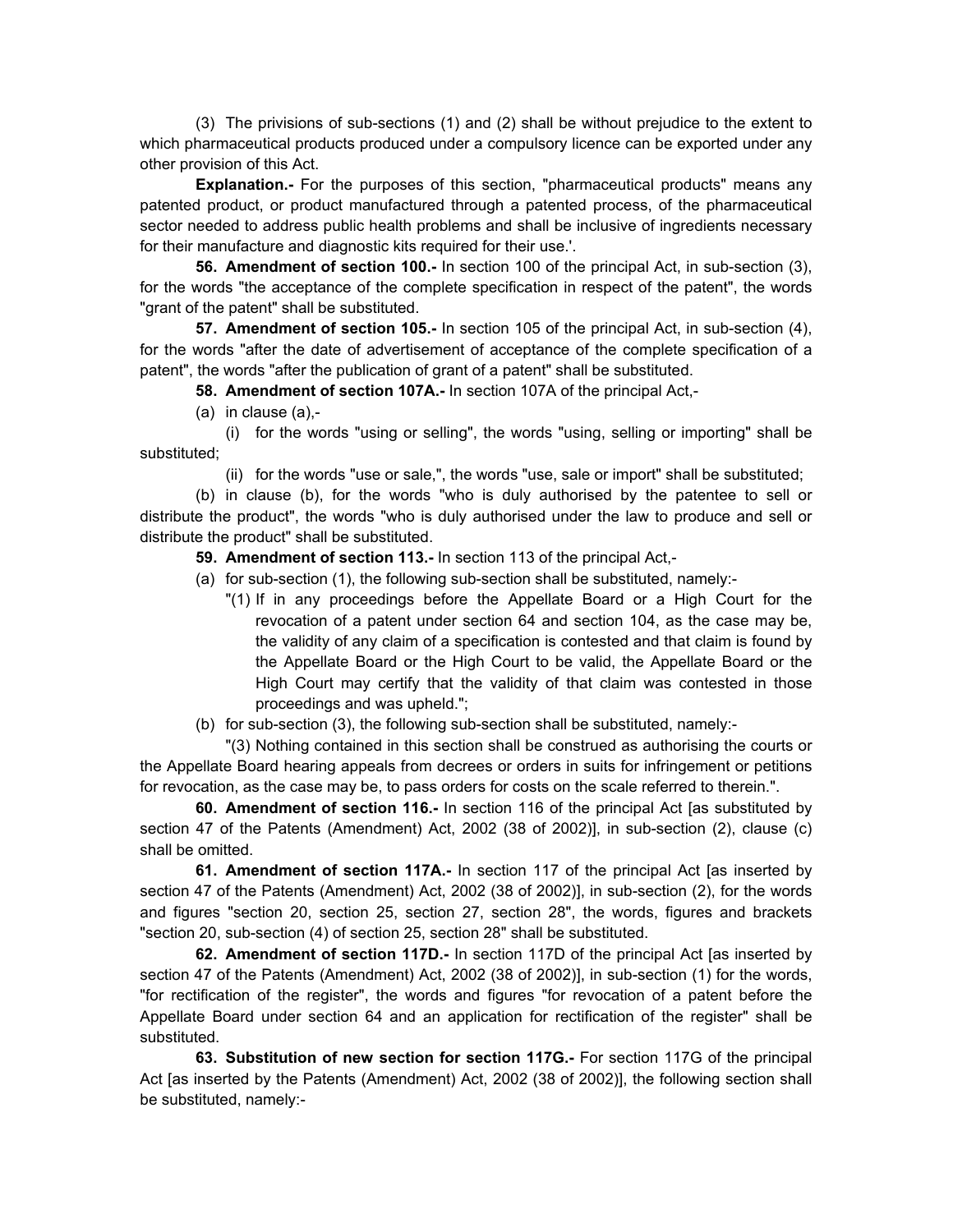**"117G. Transfer of pending proceedings to Appellate Board.-** All cases of appeals against any order or decision of the Controller and all cases pertaining to revocation of patent other than on a counter-claim in a suit for infringement and rectification of register pending before any High Court, shall be transferred to the Appellate Board from such date as may be notified by the Central Government in the Official Gazette and the Appellate Board may proceed with the matter either de novo or from the state it was so transferred.".

**64. Amendment of section 120.-** In section 120 of the principal Act, for the words, "ten thousand rupees", the words "one lakh rupees" shall be substituted.

**65. Amendment of section 122.-** In section 122 of the principal Act, in sub-section (1), for the words "twenty thousand rupees", the words "ten lakh rupees" shall be substituted.

**66. Amendment of section 123.-** In section 123 of the principal Act, for the words "ten thousand rupees in the case of a first offence and forty thousand rupees", the words "one lakh rupees in the case of a first offence and five lakh rupees" shall be substituted.

**67. Amendment of section 126.-** In section 126 of the principal Act,-

(a) in sub-section (1), in clause (c), sub-clause (i) shall be omitted;

(b) in sub-section (2), for the words, brackets and figures "the Patents (Amendment) Act, 2002 (38 of 2002)", the words, brackets and figures "the Patents (Amendment) Act, 2005" shall be substituted.

**68. Substitution of new section for section 133.-** For section 133 of the principal Act, the following section shall be substituted, namely:-

 **"133. Convention countries.-** Any country, which is a signatory or party or a group of countries, union of countries or inter-governmental organisations which are signatories or parties to an international, regional or bi-lateral treaty, convention or arrangement to which India is also a signatory or party and which affords to the applicants for patents in India or to citizens of India similar privileges as are granted to their own citizens or citizens to their member countries in respect of the grant of patents and protection of patent rights shall be a convention country or convention countries for the purposes of this Act.".

**69. Amendment of section 135.-** In section 135 of the principal Act, after sub-section (2), the following sub-section shall be inserted, namely:-

"(3) In case of an application filed under the Patent Cooperation Treaty designating India and claiming priority from a previously filed application in India, the provisions of sub-section (1) and (2) shall apply as if the previously filed application were the basic application:

Provided that a request for examination under section 11B shall be made only for one of the applications filed in India.".

**70. Amendment of section 138.-** In section 138 of the principal Act, for sub-section (1), the following sub-section shall be substituted, namely:-

"(1) Where a convention application is made in accordance with the privisions of this Chapter, the applicant shall furnish, when required by the Controller, in addition to the complete specification, copies of the specifications or corresponding documents filed or deposited by the applicant in the patent office of the convention country as referred to in section 133 verified to the satisfaction of the Controller, within the prescribed period from the date of communication by the Controller.".

**71. Amendment of section 142.-** In section 142 of the principal Act, in sub-section (4), for the words "the complete specification", the words "the application" shall be substituted.

**72. /Substitution of new section for section 143.-** For section 143 of the principal Act, the following section shall substituted, namely:-

 **"143. Restrictions upon publication of specification.-** Subject to the privisions of Chapter VII, an application for a patent, and any specification filed in pursuance thereof, shall not,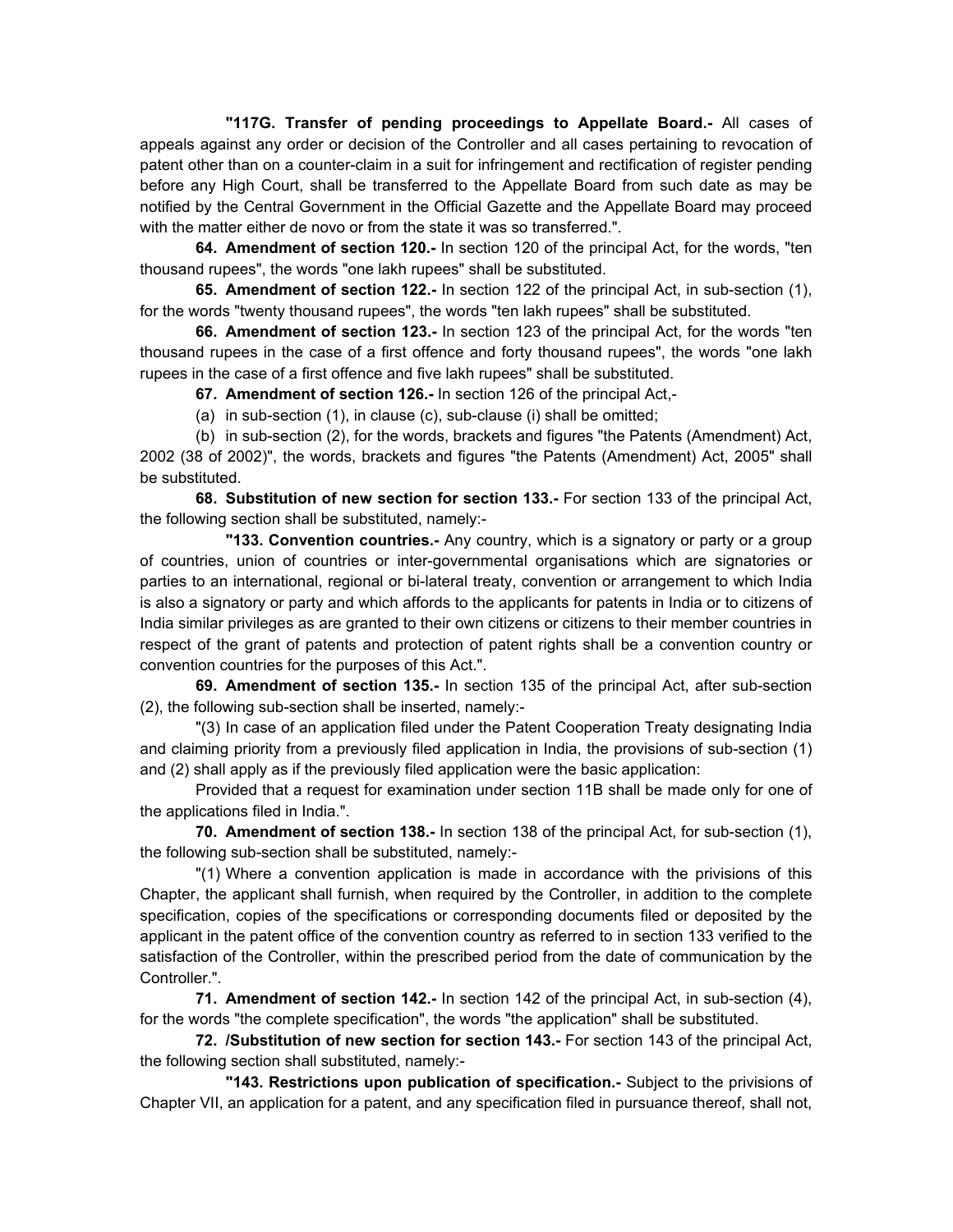except with the consent of the applicant, be published by the Controller before the expiration of the period prescribed under sub-section (1) of section 11A or before the same is open to public inspection in pursuance of sub-section (3) of section 11A or section 43.".

**73. Substitution of new section for section 145.-** For section 145 of the principal Act, the following section shall substituted, namely:-

 **"145. Publication of official journal.-** The Controller shall publish periodically an official journal which shall contain such information as may be required to be published by or under the provisions of this Act or any made thereunder.".

**74. Amendment of section 151.-** In section 151 of the principal Act,-

(a) in sub-section (1), for the words "the High Court", occurring at both the places, the words "the High court or the Appellate Board" shall be substituted;

(b) in sub-section (3), for the words "counts", the words "Appellate Board or the courts, as the case may be," shall be substituted.

**75. Omission of section 152.-** Section 152 of the principal Act shall be omitted.

- **76. Amendment of section 159.-** In section 159 of the principal Act,-
- (i) in sub-section (2),-
- (a) for clauses (ia) and (ib), the following clauses shall be substituted, namely:-
	- "(ia) the period which the Controller may allow for filing of statement and undertaking for in respect of applications under sub-section (1), the period within which the details relating to processing of applications may be filed before the Controller and the details to be furnished by the applicant to the Controller under subsection (2) of section 8;
	- (ib) the period within which a reference to the deposit of materials shall be made in the specification under sub-clause (A) of clause (ii) of the proviso to sub-section (4) of section 10;
	- (ic) the period for which application for patent shall not be open to the public under sub-section (1) and the manner in which the applicant may make a request to the Controller to publish his application under sub-section (2) of section 11A;
	- (id) the manner of making the request for examination for an application for patent and the period within which such examination shall be made under sub-sections (1) and (3) of section 11B;
	- (ie) the manner in which an application for withdrawal of an application for grant of a patent shall be made and the period within which a request for examination from the date of revocation of secrecy directions shall be made under the proviso to sub-section (4) of section 11B.";
- (b) in clause (ii), for the word "advertised", the word "published" shall be substituted;
- (c) for clause (v), the following clauses shall be substituted, namely:-
	- "(v) the manner in which and the period within which the Controller shall consider and dispose of a representation under sub-section (1) of section 25;
	- (va) the period within which the Controller is required to dispose of an application under section 39;";
- (ii) in sub-section (3), the following proviso shall be added at the end, namely:-

"Provided that the Central Government may, if it is satisfied that the circumstances exist which render it practically not possible to comply with such condition of previous publication, dispense with such compliance.".

**77. Omission of section 163.-** Section 163 of the principal Act shall be omitted.

**78. Transitional provision.-** (1) Notwithstanding the omission of Chapter IVA of the principal Act by section 21 of this Act, every application for the grant of exclusive marketing rights